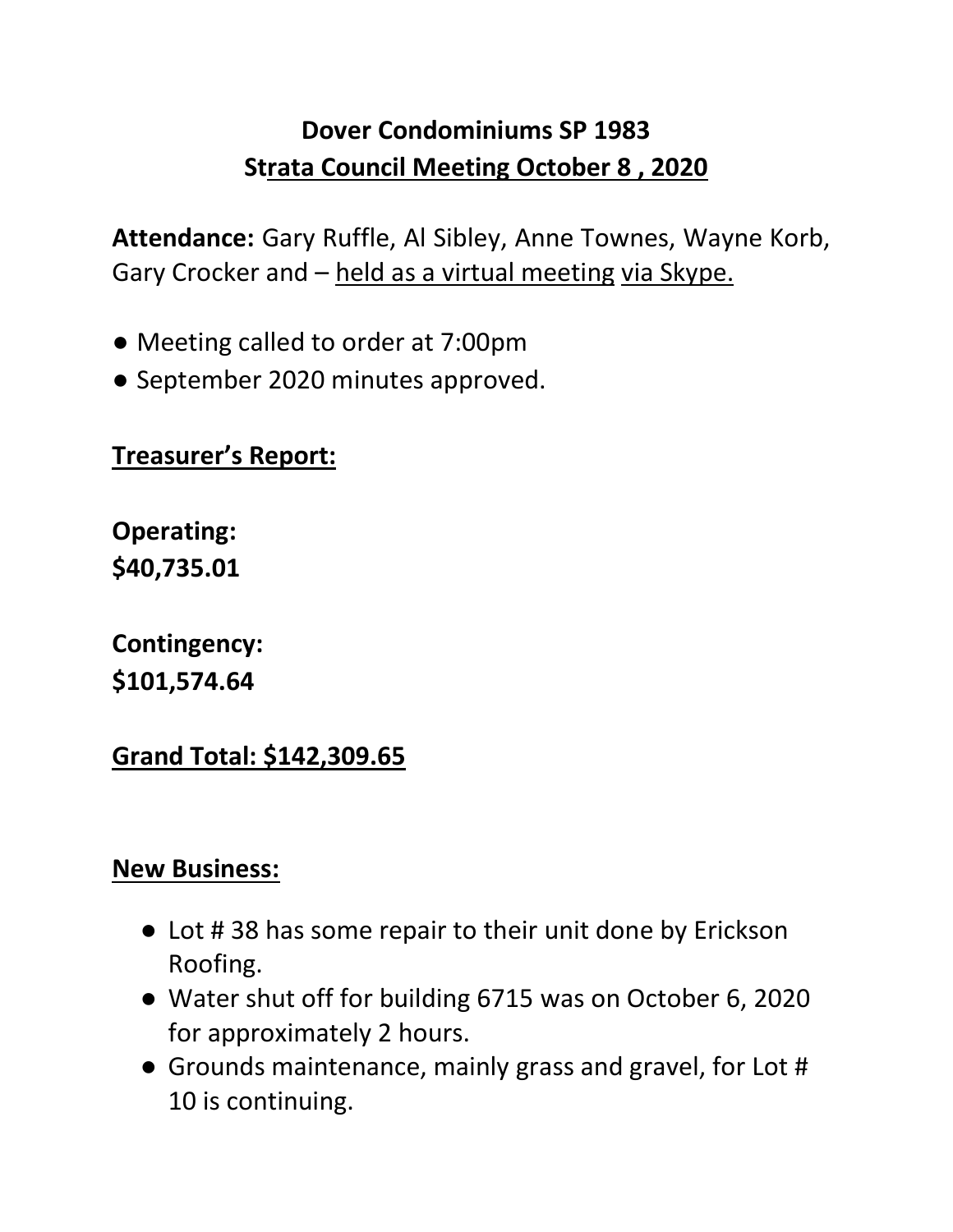- There will be some cedar tree maintenance work done to  $\cot$  # 7.
- ●
- All parking is up to date. There has been conversation that the parking lot stall numbers may need to be repainted in the spring.
- **\*\*\*IMPORTANT\*\* There were changes to our annual insurance policy in that strata property deductibles and premiums increased this year from the prior year.**

**Homeowners are advised to check with their insurance company about increasing their deductibles to reflect the increase on property insurance deductibles of \$50,000 pertinent to water damage.**

- Instant hot water units have been installed attaching to the sinks in the recreation rooms of each building so that there is hot water for maintenance to use.
- Strata property will not be acquiring a depreciation report.
- Strata Council will be paying the insurance premiums and more information to follow as it is given to strata council and will be noted in future minutes.

Meeting adjourned.

The next strata meeting will be held virtually on Thursday,